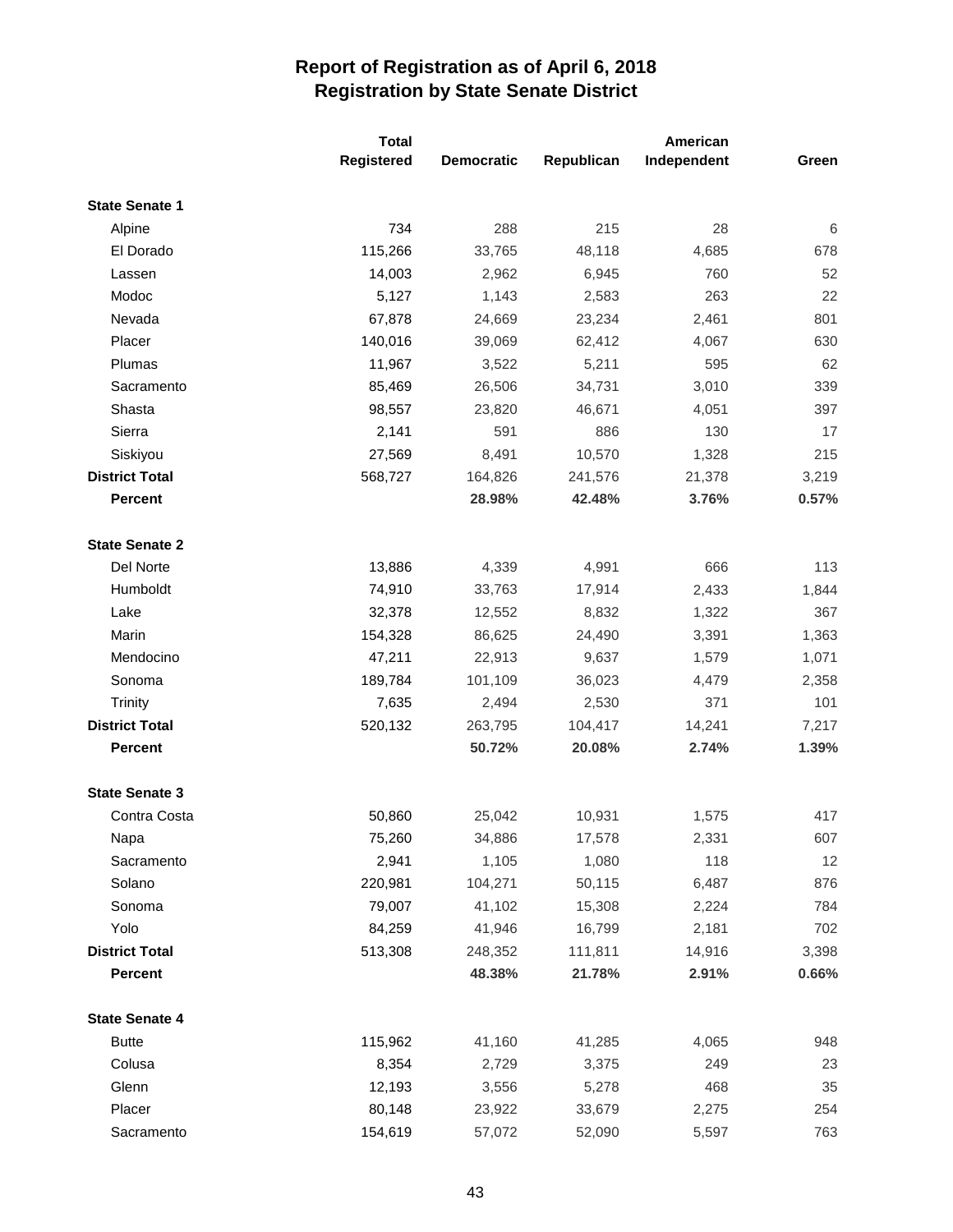|                       |             | Peace and      |                  |                | <b>No Party</b> |
|-----------------------|-------------|----------------|------------------|----------------|-----------------|
|                       | Libertarian | Freedom        | <b>Unknown</b>   | Other          | Preference      |
| <b>State Senate 1</b> |             |                |                  |                |                 |
| Alpine                | $\,6$       | $\overline{2}$ | $\mathbf 0$      | $\sqrt{3}$     | 186             |
| El Dorado             | 1,540       | 294            | 5                | 964            | 25,217          |
| Lassen                | 136         | 44             | 0                | 94             | 3,010           |
| Modoc                 | 45          | 16             | $\overline{4}$   | 11             | 1,040           |
| Nevada                | 836         | 187            | 0                | 12,517         | 3,173           |
| Placer                | 2,263       | 266            | 203              | 630            | 30,476          |
| Plumas                | 132         | 39             | $\boldsymbol{0}$ | $\overline{2}$ | 2,404           |
| Sacramento            | 972         | 185            | 58               | 168            | 19,500          |
| Shasta                | 1,076       | 341            | 1                | 265            | 21,935          |
| Sierra                | 27          | $\overline{2}$ | $\mathbf 0$      | 41             | 447             |
| Siskiyou              | 338         | 136            | 45               | 48             | 6,398           |
| <b>District Total</b> | 7,371       | 1,512          | 316              | 14,743         | 113,786         |
| <b>Percent</b>        | 1.30%       | 0.27%          | 0.06%            | 2.59%          | 20.01%          |
| <b>State Senate 2</b> |             |                |                  |                |                 |
| Del Norte             | 156         | 82             | $\boldsymbol{0}$ | 139            | 3,400           |
| Humboldt              | 748         | 322            | 101              | 185            | 17,600          |
| Lake                  | 361         | 180            | $\mathbf 0$      | 53             | 8,711           |
| Marin                 | 968         | 230            | 123              | 457            | 36,681          |
| Mendocino             | 468         | 201            | 256              | 154            | 10,932          |
| Sonoma                | 1,594       | 460            | 291              | 733            | 42,737          |
| <b>Trinity</b>        | 97          | 41             | $\,6$            | 939            | 1,056           |
| <b>District Total</b> | 4,392       | 1,516          | 777              | 2,660          | 121,117         |
| <b>Percent</b>        | 0.84%       | 0.29%          | 0.15%            | 0.51%          | 23.29%          |
| <b>State Senate 3</b> |             |                |                  |                |                 |
| Contra Costa          | 474         | 124            | 30               | 129            | 12,138          |
| Napa                  | 611         | 214            | 150              | 353            | 18,530          |
| Sacramento            | 24          | 12             | $\overline{4}$   | $\,6$          | 580             |
| Solano                | 1,657       | 676            | 499              | 1,250          | 55,150          |
| Sonoma                | 611         | 141            | 131              | 355            | 18,351          |
| Yolo                  | 714         | 231            | 151              | 491            | 21,044          |
| <b>District Total</b> | 4,091       | 1,398          | 965              | 2,584          | 125,793         |
| Percent               | 0.80%       | 0.27%          | 0.19%            | 0.50%          | 24.51%          |
| <b>State Senate 4</b> |             |                |                  |                |                 |
| <b>Butte</b>          | 1,262       | 379            | 178              | 1,213          | 25,472          |
| Colusa                | 65          | 21             | $\mathbf 0$      | $\,6$          | 1,886           |
| Glenn                 | 111         | 37             | 0                | 26             | 2,682           |
| Placer                | 1,221       | 175            | 143              | 293            | 18,186          |
| Sacramento            | 1,776       | 928            | 184              | 362            | 35,847          |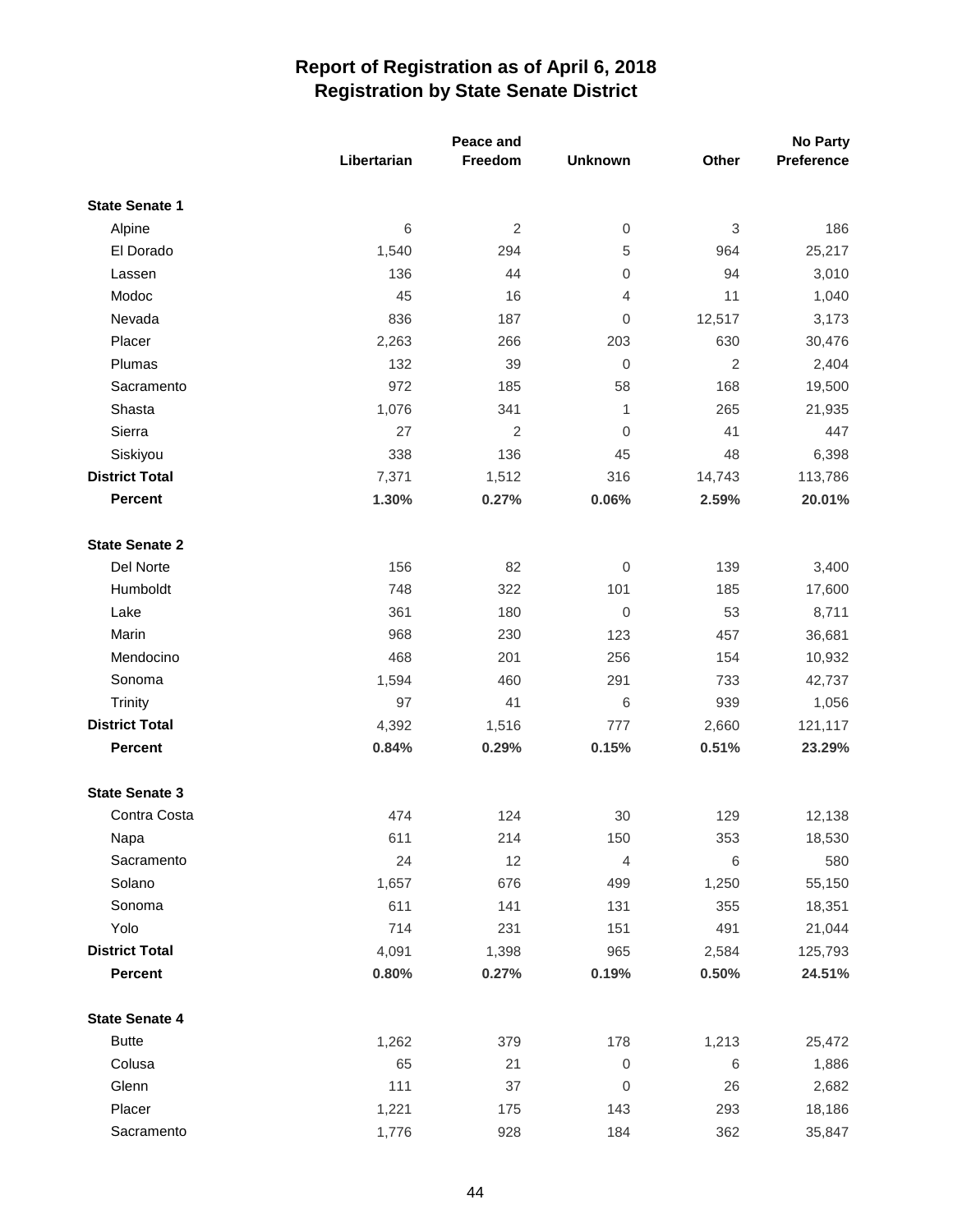|                       | <b>Total</b> |                   | American   |             |       |
|-----------------------|--------------|-------------------|------------|-------------|-------|
|                       | Registered   | <b>Democratic</b> | Republican | Independent | Green |
| Sutter                | 43,764       | 13,529            | 17,812     | 1,453       | 113   |
| Tehama                | 31,962       | 8,500             | 14,099     | 1,554       | 102   |
| Yuba                  | 32,117       | 8,950             | 11,830     | 1,624       | 150   |
| <b>District Total</b> | 479,119      | 159,418           | 179,448    | 17,285      | 2,388 |
| <b>Percent</b>        |              | 33.27%            | 37.45%     | 3.61%       | 0.50% |
| <b>State Senate 5</b> |              |                   |            |             |       |
| Sacramento            | 13,158       | 4,521             | 5,014      | 504         | 40    |
| San Joaquin           | 330,467      | 142,927           | 101,008    | 8,762       | 1,018 |
| Stanislaus            | 111,160      | 43,417            | 40,360     | 3,467       | 320   |
| <b>District Total</b> | 454,785      | 190,865           | 146,382    | 12,733      | 1,378 |
| <b>Percent</b>        |              | 41.97%            | 32.19%     | 2.80%       | 0.30% |
| <b>State Senate 6</b> |              |                   |            |             |       |
| Sacramento            | 450,239      | 221,878           | 95,524     | 12,590      | 2,368 |
| Yolo                  | 25,557       | 11,184            | 5,643      | 919         | 126   |
| <b>District Total</b> | 475,796      | 233,062           | 101,167    | 13,509      | 2,494 |
| <b>Percent</b>        |              | 48.98%            | 21.26%     | 2.84%       | 0.52% |
| <b>State Senate 7</b> |              |                   |            |             |       |
| Alameda               | 123,058      | 49,181            | 33,963     | 3,503       | 380   |
| Contra Costa          | 419,168      | 193,201           | 103,686    | 11,940      | 1,537 |
| <b>District Total</b> | 542,226      | 242,382           | 137,649    | 15,443      | 1,917 |
| <b>Percent</b>        |              | 44.70%            | 25.39%     | 2.85%       | 0.35% |
| <b>State Senate 8</b> |              |                   |            |             |       |
| Amador                | 21,504       | 6,367             | 9,732      | 912         | 109   |
| Calaveras             | 28,376       | 8,110             | 12,004     | 1,291       | 190   |
| Fresno                | 291,466      | 102,244           | 112,648    | 8,920       | 1,019 |
| Inyo                  | 9,674        | 2,981             | 3,977      | 410         | 54    |
| Madera                | 15,998       | 3,876             | 8,211      | 621         | 76    |
| Mariposa              | 10,438       | 2,992             | 4,605      | 435         | 90    |
| Mono                  | 6,360        | 2,213             | 2,030      | 262         | 46    |
| Sacramento            | 26,159       | 8,564             | 10,319     | 859         | 77    |
| Stanislaus            | 68,872       | 21,827            | 29,617     | 2,185       | 203   |
| Tulare                | 2,397        | 744               | 1,099      | 76          | 12    |
| Tuolumne              | 31,177       | 9,428             | 13,197     | 1,244       | 184   |
| <b>District Total</b> | 512,421      | 169,346           | 207,439    | 17,215      | 2,060 |
| <b>Percent</b>        |              | 33.05%            | 40.48%     | 3.36%       | 0.40% |
| <b>State Senate 9</b> |              |                   |            |             |       |
| Alameda               | 424,723      | 277,493           | 24,779     | 6,894       | 5,196 |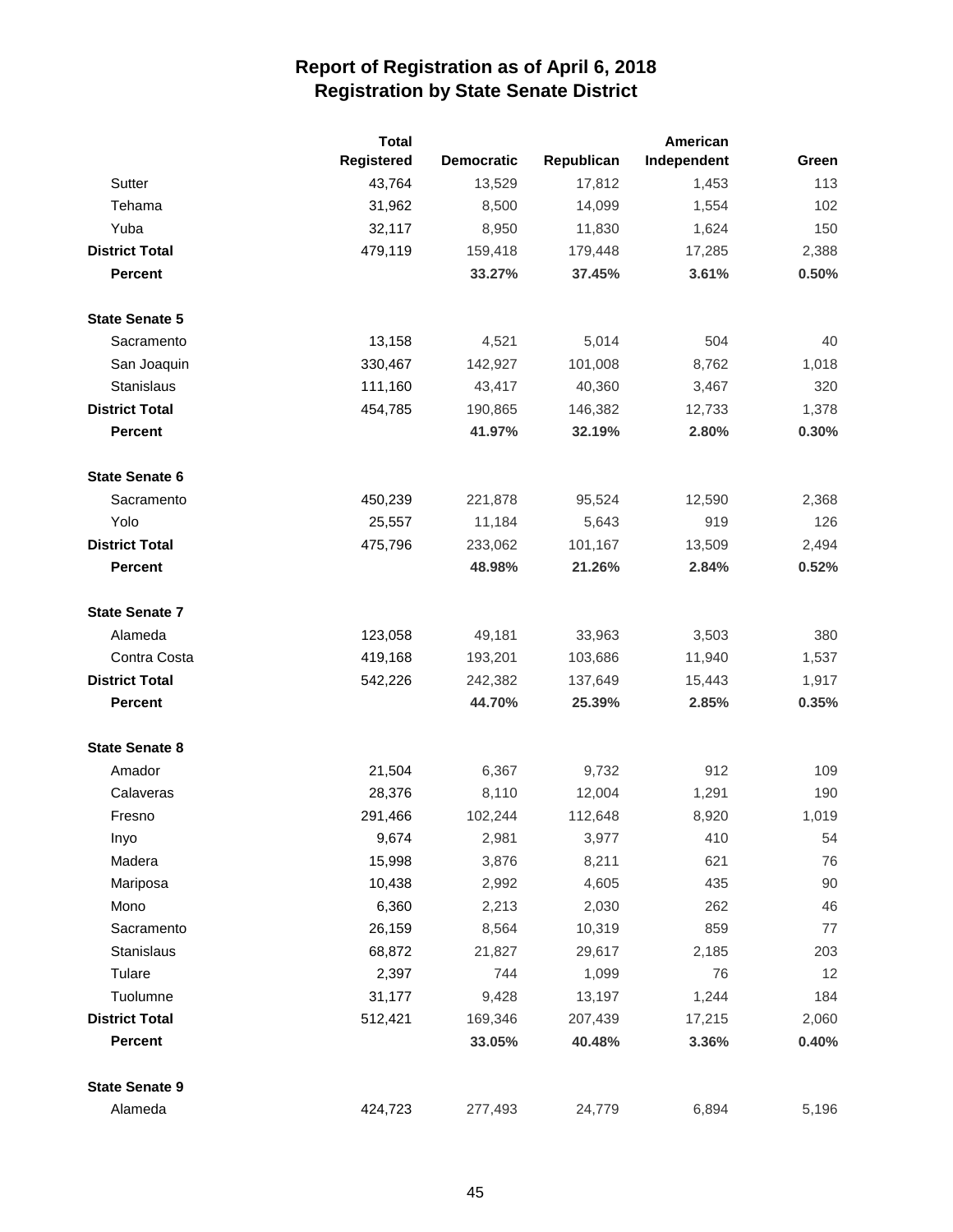|                       |             | Peace and |                           |                | <b>No Party</b>   |
|-----------------------|-------------|-----------|---------------------------|----------------|-------------------|
|                       | Libertarian | Freedom   | <b>Unknown</b>            | Other          | <b>Preference</b> |
| Sutter                | 359         | 153       | 84                        | 653            | 9,608             |
| Tehama                | 367         | 100       | 1                         | 84             | 7,155             |
| Yuba                  | 344         | 183       | 125                       | 93             | 8,818             |
| <b>District Total</b> | 5,505       | 1,976     | 715                       | 2,730          | 109,654           |
| <b>Percent</b>        | 1.15%       | 0.41%     | 0.15%                     | 0.57%          | 22.89%            |
| <b>State Senate 5</b> |             |           |                           |                |                   |
| Sacramento            | 122         | 66        | 11                        | 21             | 2,859             |
| San Joaquin           | 2,196       | 1,275     | 480                       | 1,051          | 71,750            |
| Stanislaus            | 843         | 351       | 223                       | 1,089          | 21,090            |
| <b>District Total</b> | 3,161       | 1,692     | 714                       | 2,161          | 95,699            |
| <b>Percent</b>        | 0.70%       | 0.37%     | 0.16%                     | 0.48%          | 21.04%            |
| <b>State Senate 6</b> |             |           |                           |                |                   |
| Sacramento            | 3,400       | 3,301     | 688                       | 817            | 109,673           |
| Yolo                  | 199         | 180       | 70                        | 156            | 7,080             |
| <b>District Total</b> | 3,599       | 3,481     | 758                       | 973            | 116,753           |
| <b>Percent</b>        | 0.76%       | 0.73%     | 0.16%                     | 0.20%          | 24.54%            |
| <b>State Senate 7</b> |             |           |                           |                |                   |
| Alameda               | 1,003       | 190       | 117                       | 946            | 33,775            |
| Contra Costa          | 2,886       | 897       | 366                       | 657            | 103,998           |
| <b>District Total</b> | 3,889       | 1,087     | 483                       | 1,603          | 137,773           |
| <b>Percent</b>        | 0.72%       | 0.20%     | 0.09%                     | 0.30%          | 25.41%            |
| <b>State Senate 8</b> |             |           |                           |                |                   |
| Amador                | 277         | 63        | 5                         | 45             | 3,994             |
| Calaveras             | 414         | 91        | 41                        | 228            | 6,007             |
| Fresno                | 2,167       | 870       | $\ensuremath{\mathsf{3}}$ | 3,144          | 60,451            |
| Inyo                  | 93          | 28        | $\mathbf{1}$              | 51             | 2,079             |
| Madera                | 158         | 27        | 26                        | 86             | 2,917             |
| Mariposa              | 115         | 30        | $\sqrt{2}$                | 136            | 2,033             |
| Mono                  | 51          | 30        | 1                         | $\overline{7}$ | 1,720             |
| Sacramento            | 300         | 84        | 23                        | 32             | 5,901             |
| Stanislaus            | 568         | 186       | 119                       | 663            | 13,504            |
| Tulare                | 22          | 10        | 3                         | 11             | 420               |
| Tuolumne              | 319         | 88        | 10                        | 40             | 6,667             |
| <b>District Total</b> | 4,484       | 1,507     | 234                       | 4,443          | 105,693           |
| <b>Percent</b>        | 0.88%       | 0.29%     | 0.05%                     | 0.87%          | 20.63%            |
| <b>State Senate 9</b> |             |           |                           |                |                   |
| Alameda               | 1,938       | 1,481     | 534                       | 3,130          | 103,278           |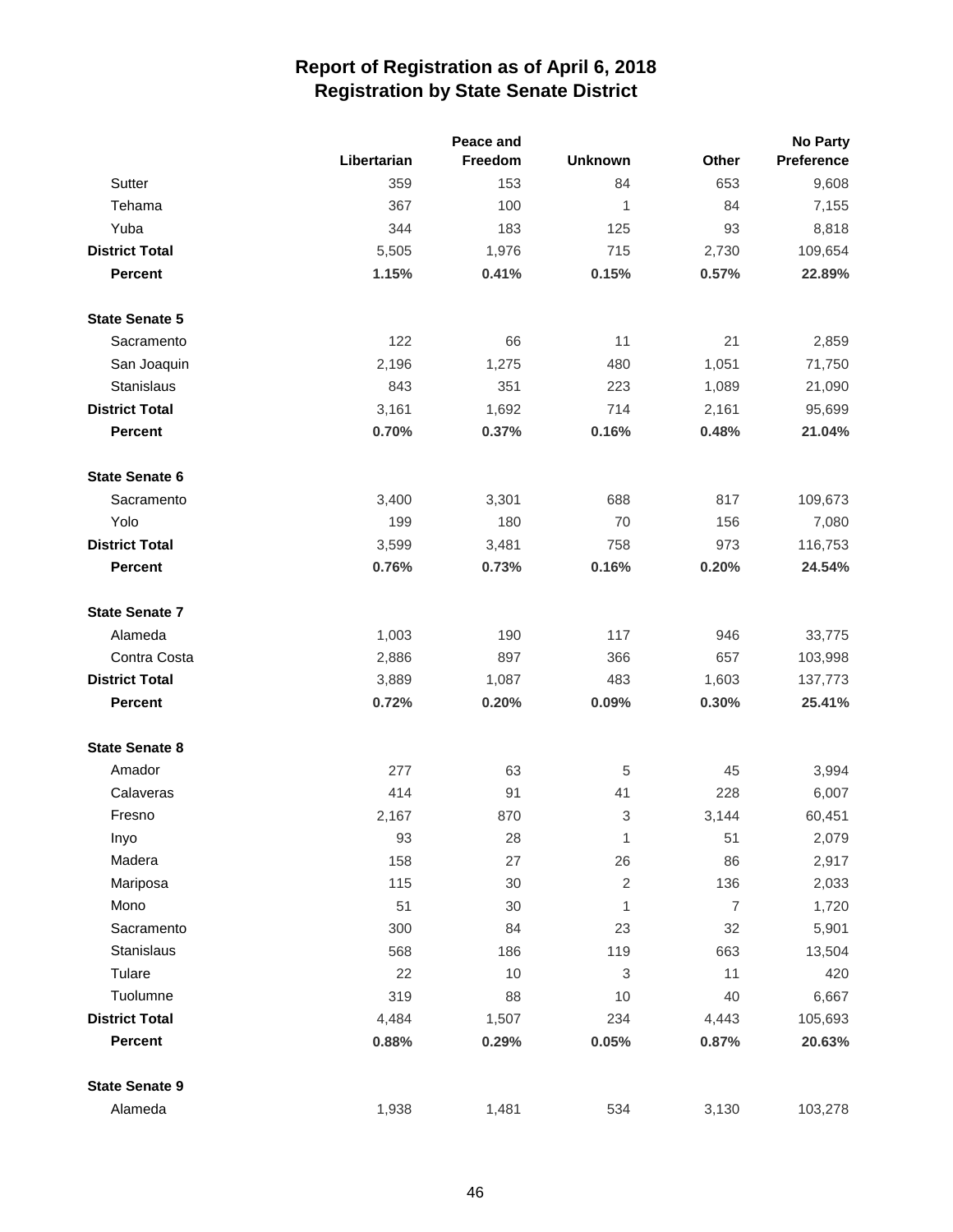|                        | <b>Total</b>      | American          |            |             |       |
|------------------------|-------------------|-------------------|------------|-------------|-------|
|                        | <b>Registered</b> | <b>Democratic</b> | Republican | Independent | Green |
| Contra Costa           | 127,211           | 80,604            | 10,630     | 2,300       | 1,026 |
| <b>District Total</b>  | 551,934           | 358,097           | 35,409     | 9,194       | 6,222 |
| <b>Percent</b>         |                   | 64.88%            | 6.42%      | 1.67%       | 1.13% |
| <b>State Senate 10</b> |                   |                   |            |             |       |
| Alameda                | 298,983           | 157,465           | 40,589     | 6,193       | 1,270 |
| Santa Clara            | 132,237           | 60,953            | 21,556     | 2,739       | 476   |
| <b>District Total</b>  | 431,220           | 218,418           | 62,145     | 8,932       | 1,746 |
| <b>Percent</b>         |                   | 50.65%            | 14.41%     | 2.07%       | 0.40% |
| <b>State Senate 11</b> |                   |                   |            |             |       |
| San Francisco          | 474,073           | 274,014           | 33,721     | 8,377       | 4,161 |
| San Mateo              | 56,443            | 30,636            | 5,975      | 952         | 228   |
| <b>District Total</b>  | 530,516           | 304,650           | 39,696     | 9,329       | 4,389 |
| <b>Percent</b>         |                   | 57.43%            | 7.48%      | 1.76%       | 0.83% |
| <b>State Senate 12</b> |                   |                   |            |             |       |
| Fresno                 | 45,669            | 17,368            | 15,956     | 1,279       | 95    |
| Madera                 | 37,923            | 13,596            | 13,622     | 1,112       | 94    |
| Merced                 | 90,515            | 40,167            | 26,357     | 2,904       | 323   |
| Monterey               | 77,740            | 43,608            | 13,145     | 1,434       | 232   |
| San Benito             | 28,386            | 13,349            | 7,757      | 792         | 114   |
| Stanislaus             | 53,544            | 24,880            | 15,898     | 1,327       | 145   |
| <b>District Total</b>  | 333,777           | 152,968           | 92,735     | 8,848       | 1,003 |
| <b>Percent</b>         |                   | 45.83%            | 27.78%     | 2.65%       | 0.30% |
| <b>State Senate 13</b> |                   |                   |            |             |       |
| San Mateo              | 327,883           | 166,776           | 56,937     | 7,229       | 1,757 |
| Santa Clara            | 161,856           | 78,892            | 25,990     | 2,563       | 722   |
| <b>District Total</b>  | 489,739           | 245,668           | 82,927     | 9,792       | 2,479 |
| Percent                |                   | 50.16%            | 16.93%     | 2.00%       | 0.51% |
| <b>State Senate 14</b> |                   |                   |            |             |       |
| Fresno                 | 102,857           | 52,027            | 23,466     | 2,147       | 314   |
| Kern                   | 83,488            | 47,132            | 13,711     | 1,835       | 150   |
| Kings                  | 50,947            | 17,094            | 21,688     | 1,383       | 100   |
| Tulare                 | 60,290            | 22,279            | 21,285     | 1,728       | 144   |
| <b>District Total</b>  | 297,582           | 138,532           | 80,150     | 7,093       | 708   |
| Percent                |                   | 46.55%            | 26.93%     | 2.38%       | 0.24% |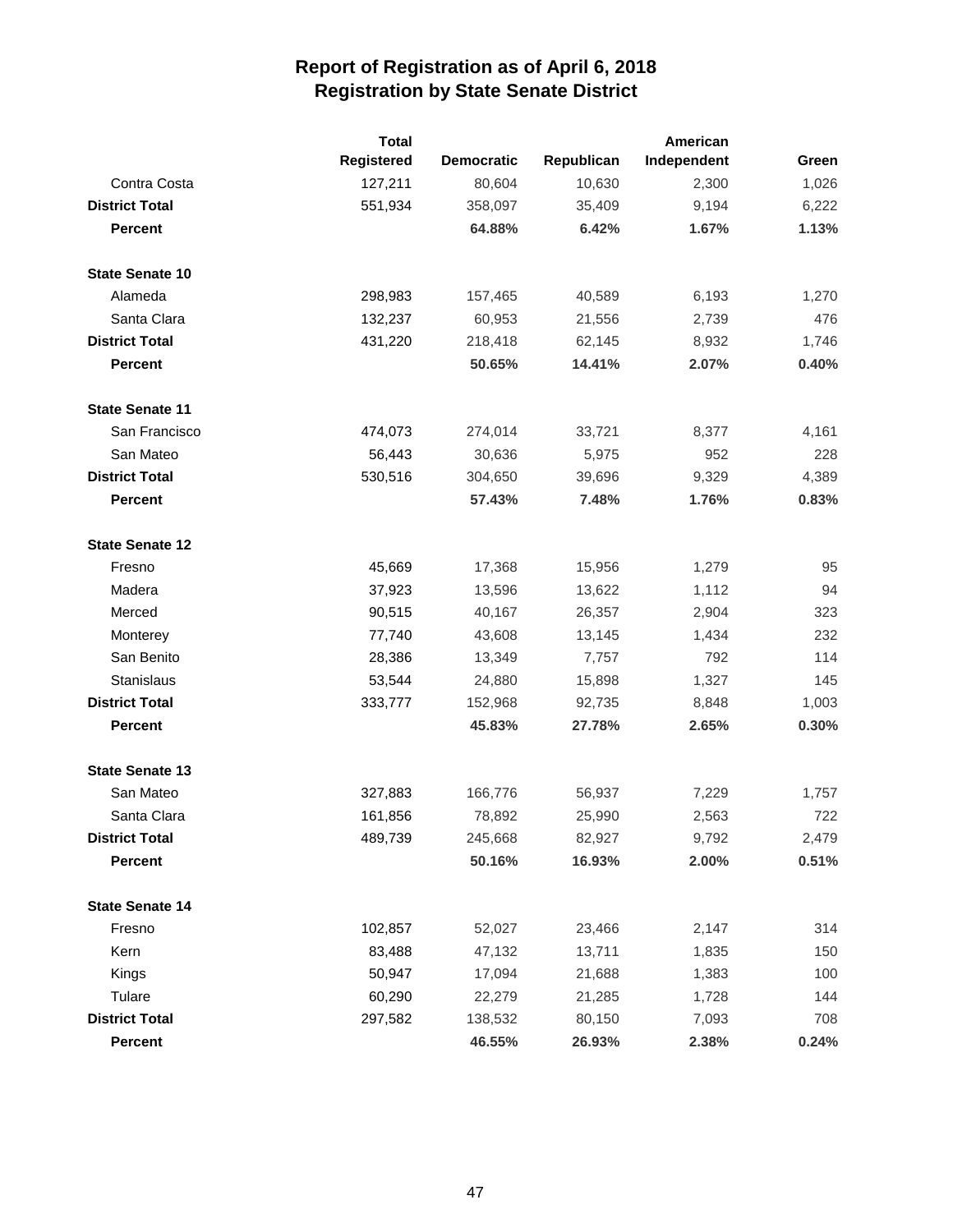|                        |             | Peace and |                  |       | <b>No Party</b>   |
|------------------------|-------------|-----------|------------------|-------|-------------------|
|                        | Libertarian | Freedom   | <b>Unknown</b>   | Other | <b>Preference</b> |
| Contra Costa           | 567         | 515       | 177              | 224   | 31,168            |
| <b>District Total</b>  | 2,505       | 1,996     | 711              | 3,354 | 134,446           |
| <b>Percent</b>         | 0.45%       | 0.36%     | 0.13%            | 0.61% | 24.36%            |
| <b>State Senate 10</b> |             |           |                  |       |                   |
| Alameda                | 1,543       | 892       | 317              | 2,138 | 88,576            |
| Santa Clara            | 868         | 363       | $\boldsymbol{0}$ | 237   | 45,045            |
| <b>District Total</b>  | 2,411       | 1,255     | 317              | 2,375 | 133,621           |
| <b>Percent</b>         | 0.56%       | 0.29%     | 0.07%            | 0.55% | 30.99%            |
| <b>State Senate 11</b> |             |           |                  |       |                   |
| San Francisco          | 2,856       | 1,289     | 732              | 1,093 | 147,830           |
| San Mateo              | 224         | 191       | 78               | 121   | 18,038            |
| <b>District Total</b>  | 3,080       | 1,480     | 810              | 1,214 | 165,868           |
| <b>Percent</b>         | 0.58%       | 0.28%     | 0.15%            | 0.23% | 31.27%            |
| <b>State Senate 12</b> |             |           |                  |       |                   |
| Fresno                 | 254         | 166       | $\mathbf 0$      | 424   | 10,127            |
| Madera                 | 237         | 176       | 97               | 130   | 8,859             |
| Merced                 | 640         | 225       | $\mathbf{1}$     | 88    | 19,810            |
| Monterey               | 349         | 340       | 189              | 69    | 18,374            |
| San Benito             | 191         | 85        | 1                | 37    | 6,060             |
| Stanislaus             | 308         | 238       | 107              | 495   | 10,146            |
| <b>District Total</b>  | 1,979       | 1,230     | 395              | 1,243 | 73,376            |
| <b>Percent</b>         | 0.59%       | 0.37%     | 0.12%            | 0.37% | 21.98%            |
| <b>State Senate 13</b> |             |           |                  |       |                   |
| San Mateo              | 2,068       | 691       | 382              | 713   | 91,330            |
| Santa Clara            | 1,070       | 205       | 1                | 281   | 52,132            |
| <b>District Total</b>  | 3,138       | 896       | 383              | 994   | 143,462           |
| Percent                | 0.64%       | 0.18%     | 0.08%            | 0.20% | 29.29%            |
| <b>State Senate 14</b> |             |           |                  |       |                   |
| Fresno                 | 491         | 478       | $\overline{0}$   | 896   | 23,038            |
| Kern                   | 389         | 456       | 261              | 73    | 19,481            |
| Kings                  | 401         | 152       | 110              | 131   | 9,888             |
| Tulare                 | 381         | 195       | 133              | 84    | 14,061            |
| <b>District Total</b>  | 1,662       | 1,281     | 504              | 1,184 | 66,468            |
| <b>Percent</b>         | 0.56%       | 0.43%     | 0.17%            | 0.40% | 22.34%            |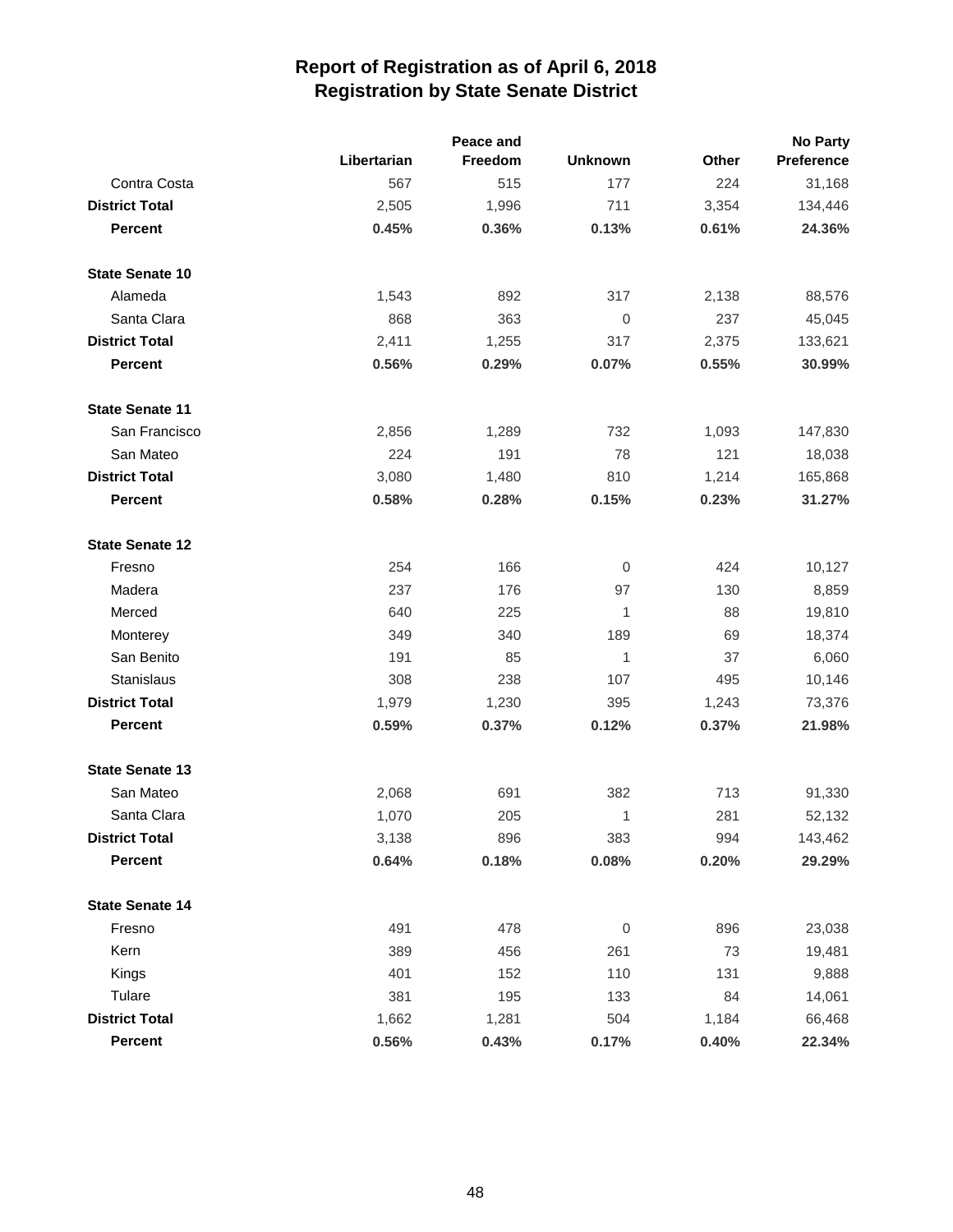|                        | <b>Total</b> |                   |            | American    |       |
|------------------------|--------------|-------------------|------------|-------------|-------|
|                        | Registered   | <b>Democratic</b> | Republican | Independent | Green |
| <b>State Senate 15</b> |              |                   |            |             |       |
| Santa Clara            | 439,232      | 204,354           | 83,309     | 9,294       | 1,810 |
| <b>District Total</b>  | 439,232      | 204,354           | 83,309     | 9,294       | 1,810 |
| <b>Percent</b>         |              | 46.53%            | 18.97%     | 2.12%       | 0.41% |
| <b>State Senate 16</b> |              |                   |            |             |       |
| Kern                   | 278,814      | 79,981            | 118,938    | 10,680      | 817   |
| San Bernardino         | 58,114       | 17,068            | 22,164     | 3,151       | 290   |
| Tulare                 | 97,525       | 28,437            | 44,170     | 3,359       | 303   |
| <b>District Total</b>  | 434,453      | 125,486           | 185,272    | 17,190      | 1,410 |
| <b>Percent</b>         |              | 28.88%            | 42.64%     | 3.96%       | 0.32% |
| <b>State Senate 17</b> |              |                   |            |             |       |
| Monterey               | 101,480      | 46,488            | 25,994     | 2,959       | 713   |
| San Luis Obispo        | 164,583      | 57,605            | 60,426     | 5,173       | 1,083 |
| Santa Clara            | 102,024      | 46,706            | 23,659     | 2,829       | 421   |
| Santa Cruz             | 150,126      | 84,505            | 22,396     | 3,289       | 1,705 |
| <b>District Total</b>  | 518,213      | 235,304           | 132,475    | 14,250      | 3,922 |
| <b>Percent</b>         |              | 45.41%            | 25.56%     | 2.75%       | 0.76% |
| <b>State Senate 18</b> |              |                   |            |             |       |
| Los Angeles            | 466,106      | 246,925           | 67,683     | 10,266      | 2,242 |
| <b>District Total</b>  | 466,106      | 246,925           | 67,683     | 10,266      | 2,242 |
| <b>Percent</b>         |              | 52.98%            | 14.52%     | 2.20%       | 0.48% |
| <b>State Senate 19</b> |              |                   |            |             |       |
| Santa Barbara          | 202,785      | 87,469            | 56,105     | 5,365       | 1,123 |
| Ventura                | 244,930      | 114,964           | 62,517     | 5,568       | 1,160 |
| <b>District Total</b>  | 447,715      | 202,433           | 118,622    | 10,933      | 2,283 |
| <b>Percent</b>         |              | 45.21%            | 26.49%     | 2.44%       | 0.51% |
| <b>State Senate 20</b> |              |                   |            |             |       |
| Los Angeles            | 61,659       | 31,353            | 9,758      | 1,413       | 254   |
| San Bernardino         | 310,339      | 150,253           | 66,519     | 8,466       | 924   |
| <b>District Total</b>  | 371,998      | 181,606           | 76,277     | 9,879       | 1,178 |
| <b>Percent</b>         |              | 48.82%            | 20.50%     | 2.66%       | 0.32% |
| <b>State Senate 21</b> |              |                   |            |             |       |
| Los Angeles            | 312,920      | 122,832           | 102,606    | 9,982       | 979   |
| San Bernardino         | 145,577      | 53,430            | 48,228     | 7,074       | 412   |
| <b>District Total</b>  | 458,497      | 176,262           | 150,834    | 17,056      | 1,391 |
| <b>Percent</b>         |              | 38.44%            | 32.90%     | 3.72%       | 0.30% |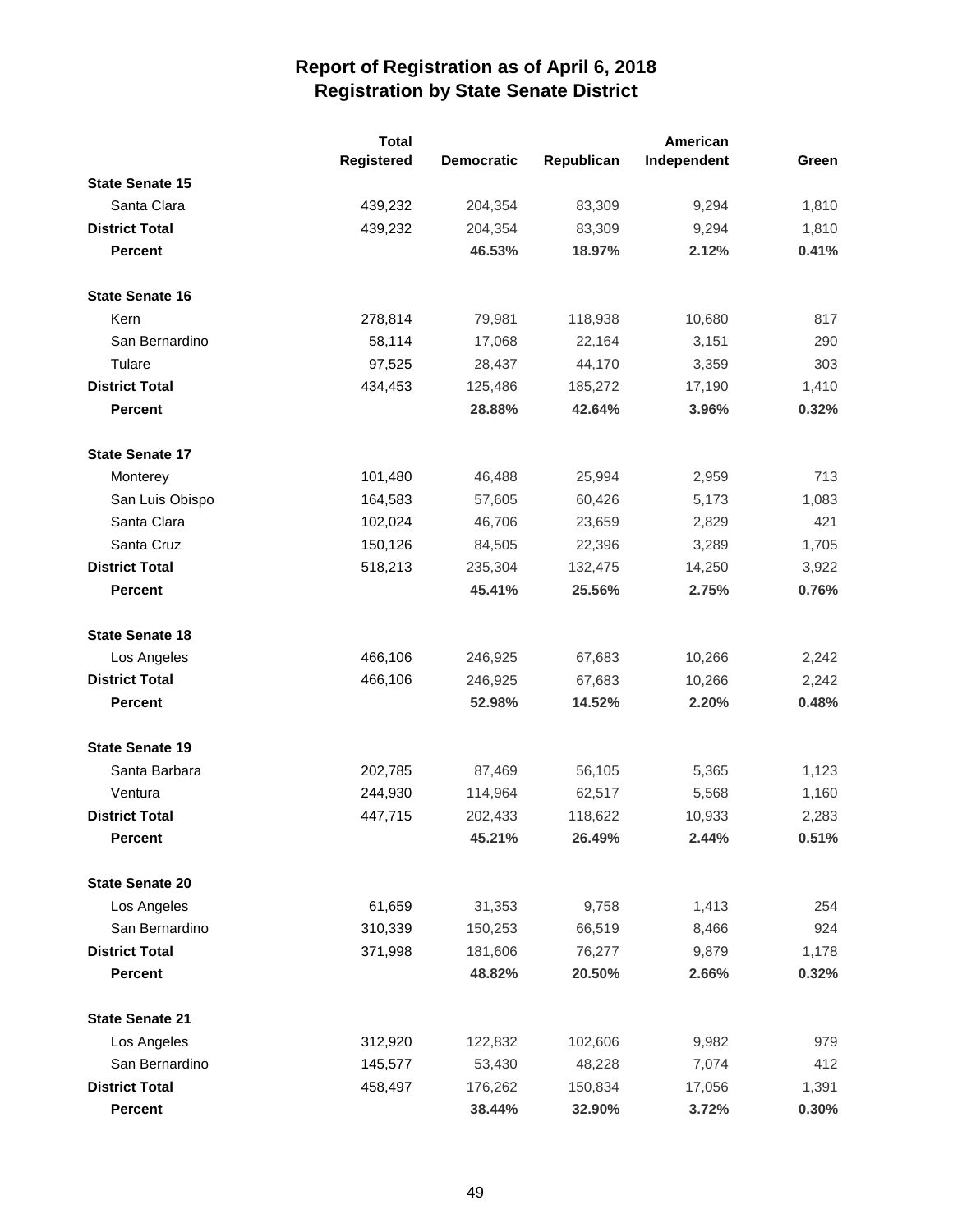|                        |             | Peace and |                |       | <b>No Party</b>   |
|------------------------|-------------|-----------|----------------|-------|-------------------|
|                        | Libertarian | Freedom   | <b>Unknown</b> | Other | <b>Preference</b> |
| <b>State Senate 15</b> |             |           |                |       |                   |
| Santa Clara            | 2,897       | 1,218     | 6              | 742   | 135,602           |
| <b>District Total</b>  | 2,897       | 1,218     | 6              | 742   | 135,602           |
| <b>Percent</b>         | 0.66%       | 0.28%     | 0.00%          | 0.17% | 30.87%            |
| <b>State Senate 16</b> |             |           |                |       |                   |
| Kern                   | 2,588       | 915       | 534            | 325   | 64,036            |
| San Bernardino         | 641         | 290       | 111            | 399   | 14,000            |
| Tulare                 | 797         | 205       | 162            | 149   | 19,943            |
| <b>District Total</b>  | 4,026       | 1,410     | 807            | 873   | 97,979            |
| <b>Percent</b>         | 0.93%       | 0.32%     | 0.19%          | 0.20% | 22.55%            |
| <b>State Senate 17</b> |             |           |                |       |                   |
| Monterey               | 811         | 274       | 159            | 118   | 23,964            |
| San Luis Obispo        | 1,642       | 357       | 231            | 1,728 | 36,338            |
| Santa Clara            | 815         | 340       | 0              | 182   | 27,072            |
| Santa Cruz             | 1,338       | 476       | 0              | 877   | 35,540            |
| <b>District Total</b>  | 4,606       | 1,447     | 390            | 2,905 | 122,914           |
| <b>Percent</b>         | 0.89%       | 0.28%     | 0.08%          | 0.56% | 23.72%            |
| <b>State Senate 18</b> |             |           |                |       |                   |
| Los Angeles            | 2,970       | 2,364     | 948            | 4,565 | 128,143           |
| <b>District Total</b>  | 2,970       | 2,364     | 948            | 4,565 | 128,143           |
| <b>Percent</b>         | 0.64%       | 0.51%     | 0.20%          | 0.98% | 27.49%            |
| <b>State Senate 19</b> |             |           |                |       |                   |
| Santa Barbara          | 1,534       | 491       | 426            | 1,347 | 48,925            |
| Ventura                | 1,737       | 776       | 3              | 2,952 | 55,253            |
| <b>District Total</b>  | 3,271       | 1,267     | 429            | 4,299 | 104,178           |
| <b>Percent</b>         | 0.73%       | 0.28%     | 0.10%          | 0.96% | 23.27%            |
| <b>State Senate 20</b> |             |           |                |       |                   |
| Los Angeles            | 387         | 1,090     | 170            | 499   | 16,735            |
| San Bernardino         | 1,897       | 1,891     | 692            | 1,453 | 78,244            |
| <b>District Total</b>  | 2,284       | 2,981     | 862            | 1,952 | 94,979            |
| <b>Percent</b>         | 0.61%       | 0.80%     | 0.23%          | 0.52% | 25.53%            |
| <b>State Senate 21</b> |             |           |                |       |                   |
| Los Angeles            | 2,267       | 1,078     | 616            | 2,857 | 69,703            |
| San Bernardino         | 1,160       | 706       | 269            | 906   | 33,392            |
| <b>District Total</b>  | 3,427       | 1,784     | 885            | 3,763 | 103,095           |
| <b>Percent</b>         | 0.75%       | 0.39%     | 0.19%          | 0.82% | 22.49%            |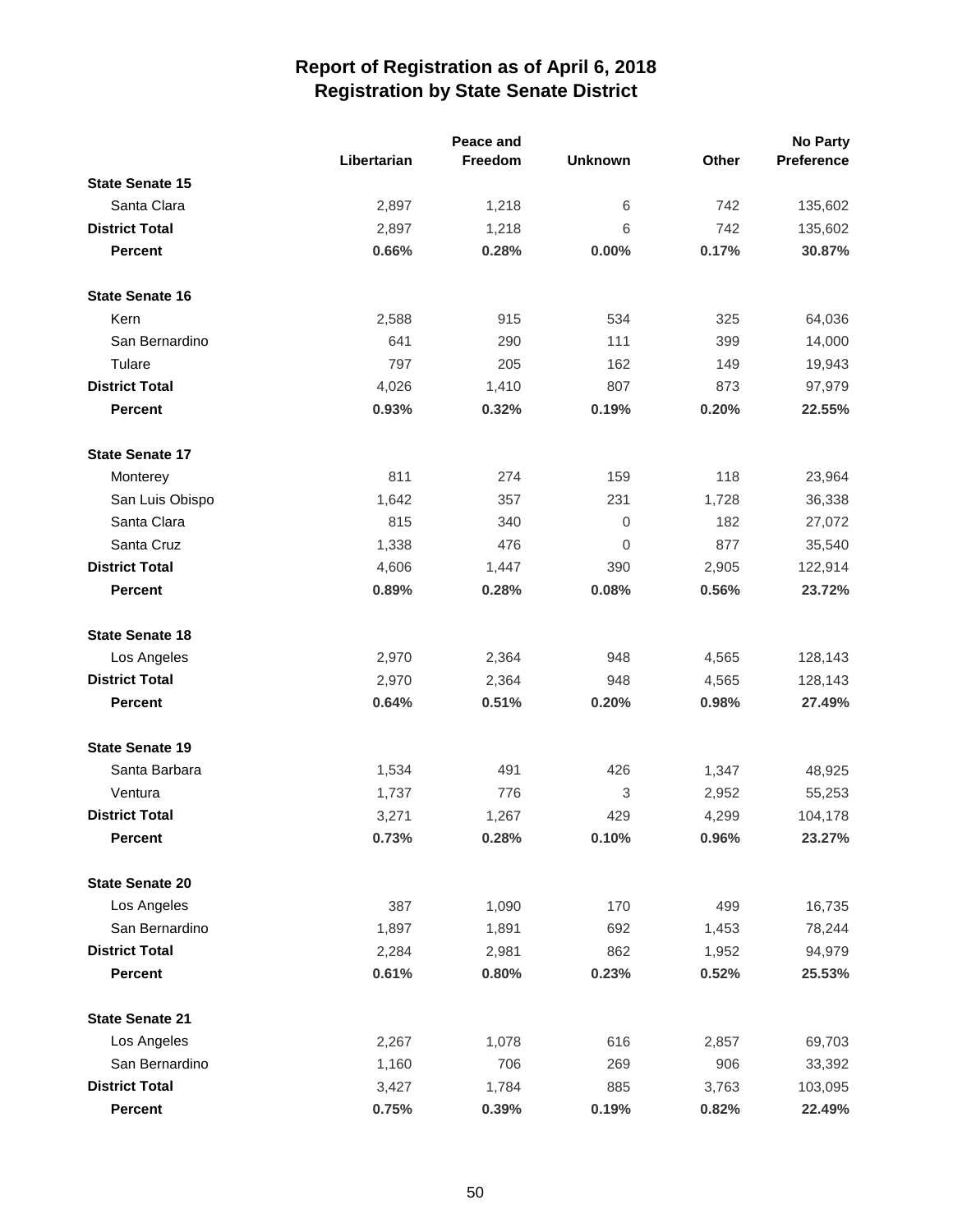|                        | <b>Total</b> |                   |            | American    |             |
|------------------------|--------------|-------------------|------------|-------------|-------------|
|                        | Registered   | <b>Democratic</b> | Republican | Independent | Green       |
| <b>State Senate 22</b> |              |                   |            |             |             |
| Los Angeles            | 404,583      | 190,640           | 74,040     | 8,225       | 1,437       |
| <b>District Total</b>  | 404,583      | 190,640           | 74,040     | 8,225       | 1,437       |
| <b>Percent</b>         |              | 47.12%            | 18.30%     | 2.03%       | 0.36%       |
| <b>State Senate 23</b> |              |                   |            |             |             |
| Los Angeles            | 28           | 4                 | 17         | 3           | $\mathbf 0$ |
| Riverside              | 153,376      | 51,482            | 58,565     | 5,993       | 452         |
| San Bernardino         | 306,412      | 111,194           | 112,969    | 10,646      | 1,106       |
| <b>District Total</b>  | 459,816      | 162,680           | 171,551    | 16,642      | 1,558       |
| <b>Percent</b>         |              | 35.38%            | 37.31%     | 3.62%       | 0.34%       |
| <b>State Senate 24</b> |              |                   |            |             |             |
| Los Angeles            | 410,574      | 241,957           | 35,495     | 7,002       | 2,463       |
| <b>District Total</b>  | 410,574      | 241,957           | 35,495     | 7,002       | 2,463       |
| <b>Percent</b>         |              | 58.93%            | 8.65%      | 1.71%       | 0.60%       |
| <b>State Senate 25</b> |              |                   |            |             |             |
| Los Angeles            | 513,168      | 224,551           | 131,890    | 11,663      | 2,453       |
| San Bernardino         | 41,218       | 14,743            | 15,221     | 1,237       | 177         |
| <b>District Total</b>  | 554,386      | 239,294           | 147,111    | 12,900      | 2,630       |
| <b>Percent</b>         |              | 43.16%            | 26.54%     | 2.33%       | 0.47%       |
| <b>State Senate 26</b> |              |                   |            |             |             |
| Los Angeles            | 625,977      | 297,849           | 130,708    | 14,499      | 3,064       |
| <b>District Total</b>  | 625,977      | 297,849           | 130,708    | 14,499      | 3,064       |
| <b>Percent</b>         |              | 47.58%            | 20.88%     | 2.32%       | 0.49%       |
| <b>State Senate 27</b> |              |                   |            |             |             |
| Los Angeles            | 365,997      | 169,541           | 89,487     | 8,691       | 1,642       |
| Ventura                | 183,799      | 60,723            | 71,228     | 4,625       | 611         |
| <b>District Total</b>  | 549,796      | 230,264           | 160,715    | 13,316      | 2,253       |
| <b>Percent</b>         |              | 41.88%            | 29.23%     | 2.42%       | 0.41%       |
| <b>State Senate 28</b> |              |                   |            |             |             |
| Riverside              | 422,723      | 146,984           | 160,545    | 14,437      | 1,227       |
| <b>District Total</b>  | 422,723      | 146,984           | 160,545    | 14,437      | 1,227       |
| <b>Percent</b>         |              | 34.77%            | 37.98%     | 3.42%       | 0.29%       |
| <b>State Senate 29</b> |              |                   |            |             |             |
| Los Angeles            | 82,100       | 30,449            | 20,584     | 1,594       | 264         |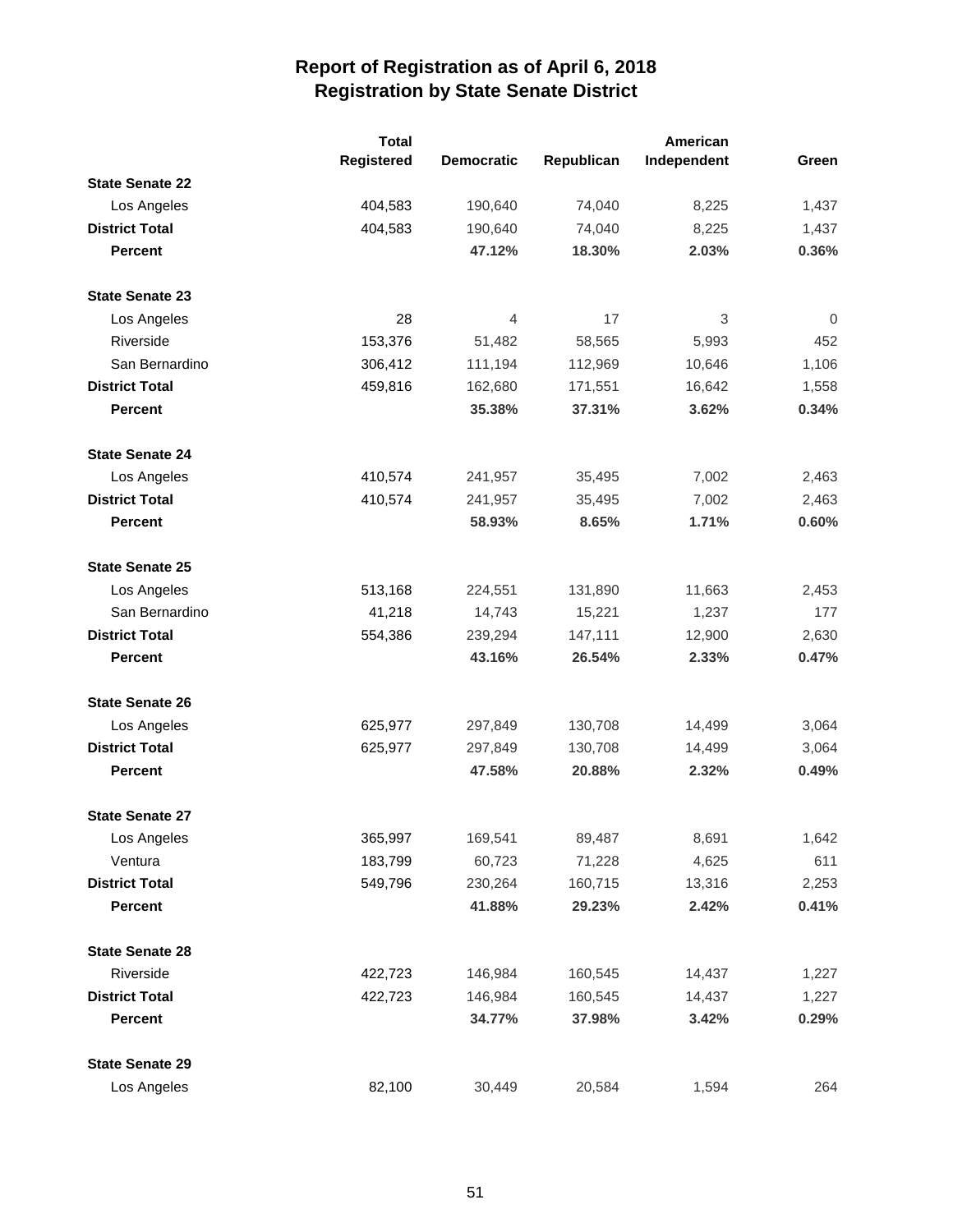|                        |             | Peace and |                |              | <b>No Party</b>   |
|------------------------|-------------|-----------|----------------|--------------|-------------------|
|                        | Libertarian | Freedom   | <b>Unknown</b> | <b>Other</b> | <b>Preference</b> |
| <b>State Senate 22</b> |             |           |                |              |                   |
| Los Angeles            | 1,921       | 3,029     | 1,111          | 2,699        | 121,481           |
| <b>District Total</b>  | 1,921       | 3,029     | 1,111          | 2,699        | 121,481           |
| <b>Percent</b>         | 0.47%       | 0.75%     | 0.27%          | 0.67%        | 30.03%            |
| <b>State Senate 23</b> |             |           |                |              |                   |
| Los Angeles            | 0           | 0         | 0              | $\mathbf 0$  | 4                 |
| Riverside              | 1,168       | 550       | 386            | 926          | 33,854            |
| San Bernardino         | 2,414       | 1,030     | 551            | 1,725        | 64,777            |
| <b>District Total</b>  | 3,582       | 1,580     | 937            | 2,651        | 98,635            |
| <b>Percent</b>         | 0.78%       | 0.34%     | 0.20%          | 0.58%        | 21.45%            |
| <b>State Senate 24</b> |             |           |                |              |                   |
| Los Angeles            | 2,196       | 3,148     | 1,383          | 2,932        | 113,998           |
| <b>District Total</b>  | 2,196       | 3,148     | 1,383          | 2,932        | 113,998           |
| <b>Percent</b>         | 0.53%       | 0.77%     | 0.34%          | 0.71%        | 27.77%            |
| <b>State Senate 25</b> |             |           |                |              |                   |
| Los Angeles            | 3,419       | 1,933     | 990            | 4,721        | 131,548           |
| San Bernardino         | 329         | 146       | 69             | 197          | 9,099             |
| <b>District Total</b>  | 3,748       | 2,079     | 1,059          | 4,918        | 140,647           |
| <b>Percent</b>         | 0.68%       | 0.38%     | 0.19%          | 0.89%        | 25.37%            |
| <b>State Senate 26</b> |             |           |                |              |                   |
| Los Angeles            | 4,817       | 1,534     | 988            | 6,700        | 165,818           |
| <b>District Total</b>  | 4,817       | 1,534     | 988            | 6,700        | 165,818           |
| <b>Percent</b>         | 0.77%       | 0.25%     | 0.16%          | 1.07%        | 26.49%            |
| <b>State Senate 27</b> |             |           |                |              |                   |
| Los Angeles            | 2,415       | 1,229     | 567            | 3,545        | 88,880            |
| Ventura                | 1,626       | 306       | $\sqrt{2}$     | 2,472        | 42,206            |
| <b>District Total</b>  | 4,041       | 1,535     | 569            | 6,017        | 131,086           |
| <b>Percent</b>         | 0.73%       | 0.28%     | 0.10%          | 1.09%        | 23.84%            |
| <b>State Senate 28</b> |             |           |                |              |                   |
| Riverside              | 3,404       | 1,230     | 859            | 2,345        | 91,692            |
| <b>District Total</b>  | 3,404       | 1,230     | 859            | 2,345        | 91,692            |
| <b>Percent</b>         | 0.81%       | 0.29%     | 0.20%          | 0.55%        | 21.69%            |
| <b>State Senate 29</b> |             |           |                |              |                   |
| Los Angeles            | 343         | 418       | 168            | 609          | 27,671            |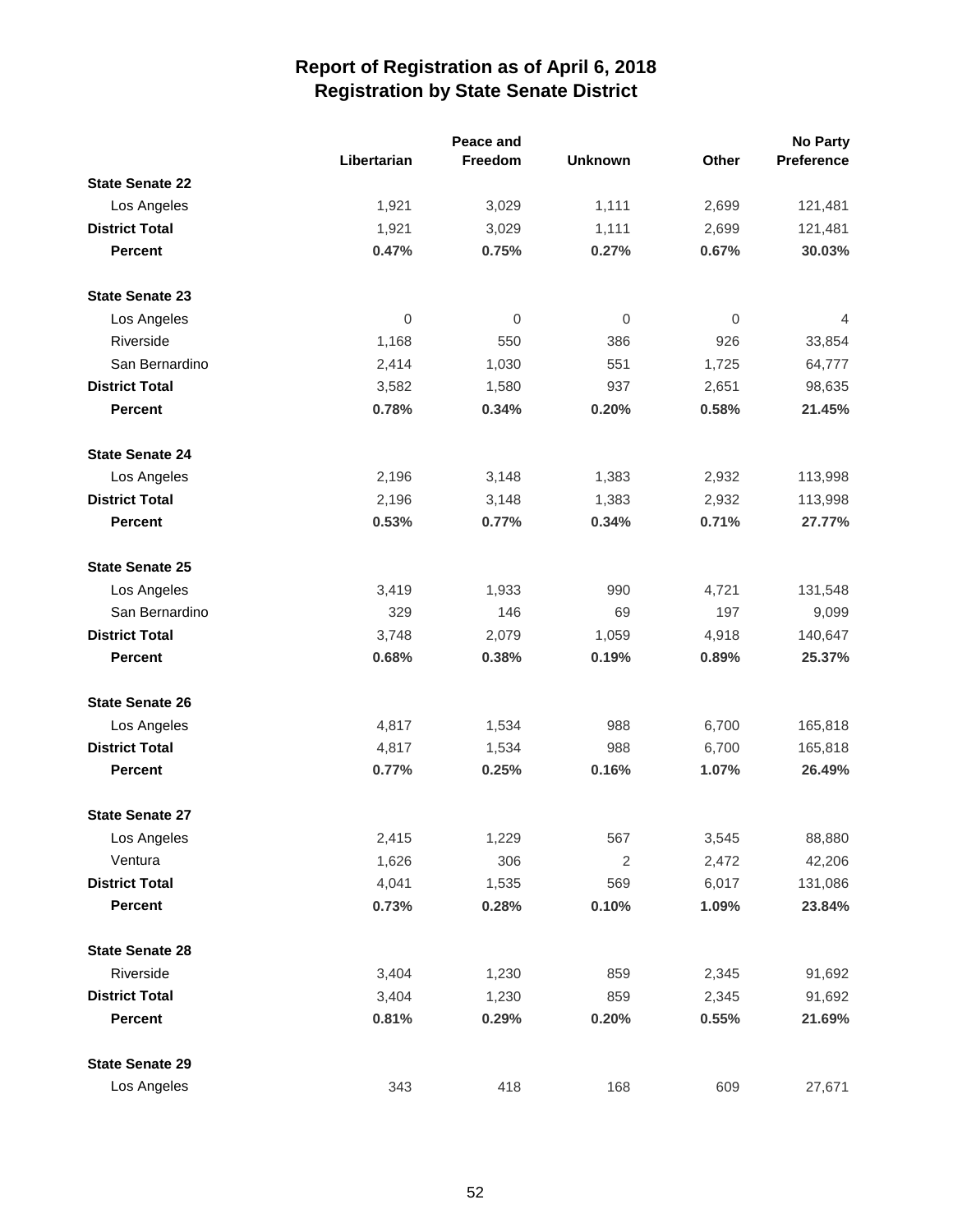|                        | <b>Total</b>      |                   |            | American    |       |
|------------------------|-------------------|-------------------|------------|-------------|-------|
|                        | <b>Registered</b> | <b>Democratic</b> | Republican | Independent | Green |
| Orange                 | 308,887           | 113,368           | 109,990    | 7,409       | 941   |
| San Bernardino         | 37,579            | 12,565            | 13,685     | 1,010       | 73    |
| <b>District Total</b>  | 428,566           | 156,382           | 144,259    | 10,013      | 1,278 |
| <b>Percent</b>         |                   | 36.49%            | 33.66%     | 2.34%       | 0.30% |
| <b>State Senate 30</b> |                   |                   |            |             |       |
| Los Angeles            | 503,966           | 325,796           | 34,350     | 9,328       | 2,236 |
| <b>District Total</b>  | 503,966           | 325,796           | 34,350     | 9,328       | 2,236 |
| <b>Percent</b>         |                   | 64.65%            | 6.82%      | 1.85%       | 0.44% |
| <b>State Senate 31</b> |                   |                   |            |             |       |
| Riverside              | 388,355           | 168,023           | 115,763    | 10,404      | 1,110 |
| <b>District Total</b>  | 388,355           | 168,023           | 115,763    | 10,404      | 1,110 |
| <b>Percent</b>         |                   | 43.27%            | 29.81%     | 2.68%       | 0.29% |
| <b>State Senate 32</b> |                   |                   |            |             |       |
| Los Angeles            | 449,816           | 221,701           | 97,041     | 9,932       | 1,502 |
| Orange                 | 25,162            | 11,075            | 6,955      | 530         | 74    |
| <b>District Total</b>  | 474,978           | 232,776           | 103,996    | 10,462      | 1,576 |
| <b>Percent</b>         |                   | 49.01%            | 21.89%     | 2.20%       | 0.33% |
| <b>State Senate 33</b> |                   |                   |            |             |       |
| Los Angeles            | 417,583           | 238,006           | 51,523     | 8,670       | 2,035 |
| <b>District Total</b>  | 417,583           | 238,006           | 51,523     | 8,670       | 2,035 |
| <b>Percent</b>         |                   | 57.00%            | 12.34%     | 2.08%       | 0.49% |
| <b>State Senate 34</b> |                   |                   |            |             |       |
| Los Angeles            | 44,415            | 17,942            | 14,348     | 1,185       | 273   |
| Orange                 | 347,245           | 140,526           | 106,335    | 8,015       | 1,112 |
| <b>District Total</b>  | 391,660           | 158,468           | 120,683    | 9,200       | 1,385 |
| <b>Percent</b>         |                   | 40.46%            | 30.81%     | 2.35%       | 0.35% |
| <b>State Senate 35</b> |                   |                   |            |             |       |
| Los Angeles            | 474,992           | 279,394           | 60,275     | 8,859       | 1,574 |
| <b>District Total</b>  | 474,992           | 279,394           | 60,275     | 8,859       | 1,574 |
| <b>Percent</b>         |                   | 58.82%            | 12.69%     | 1.87%       | 0.33% |
| <b>State Senate 36</b> |                   |                   |            |             |       |
| Orange                 | 268,197           | 73,398            | 118,439    | 8,163       | 844   |
| San Diego              | 247,201           | 81,671            | 83,159     | 9,153       | 1,098 |
| <b>District Total</b>  | 515,398           | 155,069           | 201,598    | 17,316      | 1,942 |
| Percent                |                   | 30.09%            | 39.12%     | 3.36%       | 0.38% |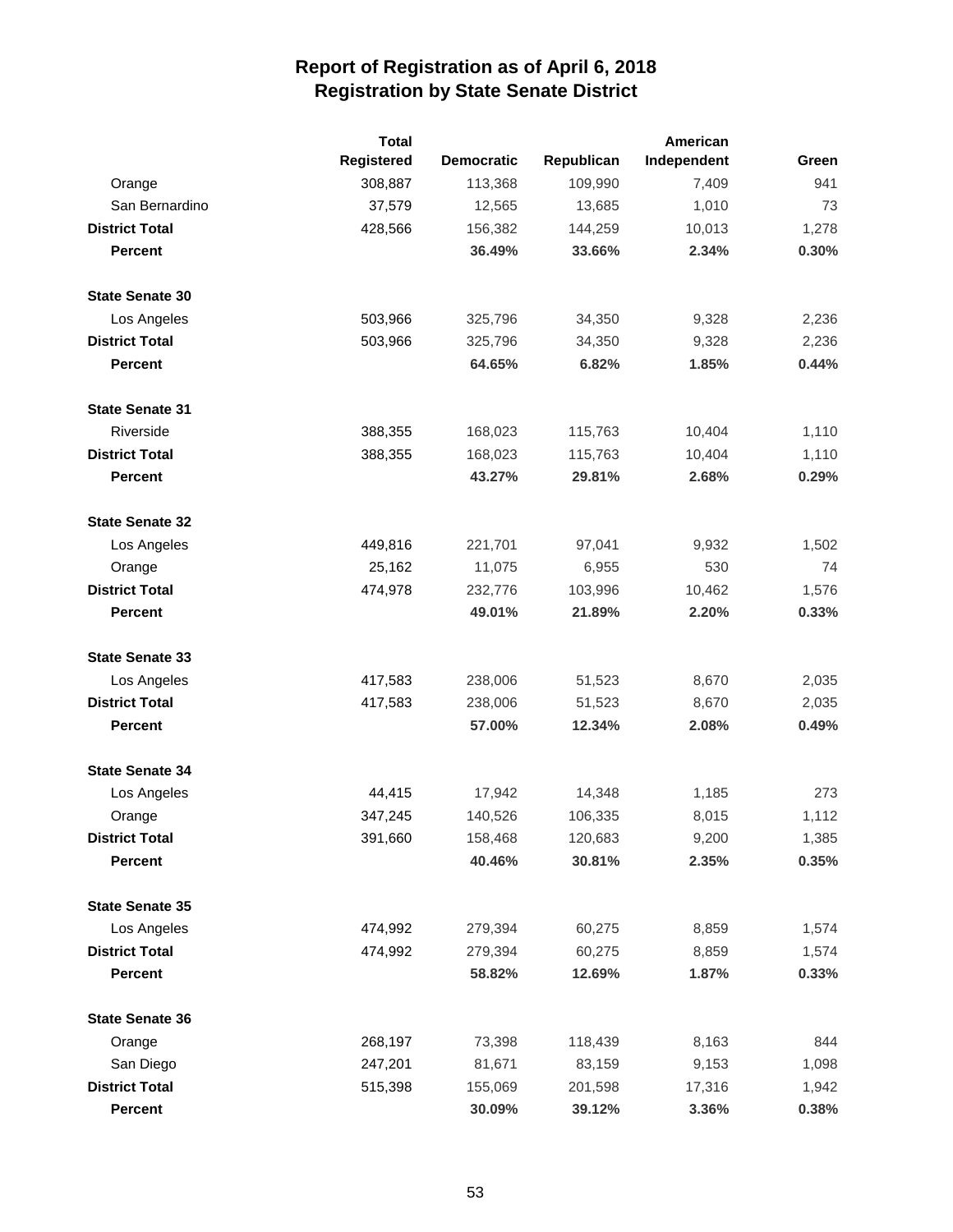|                        |             | Peace and |                |       | <b>No Party</b> |
|------------------------|-------------|-----------|----------------|-------|-----------------|
|                        | Libertarian | Freedom   | <b>Unknown</b> | Other | Preference      |
| Orange                 | 2,256       | 821       | $\overline{2}$ | 708   | 73,392          |
| San Bernardino         | 272         | 105       | 41             | 147   | 9,681           |
| <b>District Total</b>  | 2,871       | 1,344     | 211            | 1,464 | 110,744         |
| <b>Percent</b>         | 0.67%       | 0.31%     | 0.05%          | 0.34% | 25.84%          |
| <b>State Senate 30</b> |             |           |                |       |                 |
| Los Angeles            | 2,249       | 3,088     | 1,468          | 4,099 | 121,352         |
| <b>District Total</b>  | 2,249       | 3,088     | 1,468          | 4,099 | 121,352         |
| <b>Percent</b>         | 0.45%       | 0.61%     | 0.29%          | 0.81% | 24.08%          |
| <b>State Senate 31</b> |             |           |                |       |                 |
| Riverside              | 2,593       | 1,693     | 901            | 1,722 | 86,146          |
| <b>District Total</b>  | 2,593       | 1,693     | 901            | 1,722 | 86,146          |
| <b>Percent</b>         | 0.67%       | 0.44%     | 0.23%          | 0.44% | 22.18%          |
| <b>State Senate 32</b> |             |           |                |       |                 |
| Los Angeles            | 2,437       | 3,089     | 774            | 3,129 | 110,211         |
| Orange                 | 158         | 74        | $\mathbf 0$    | 46    | 6,250           |
| <b>District Total</b>  | 2,595       | 3,163     | 774            | 3,175 | 116,461         |
| <b>Percent</b>         | 0.55%       | 0.67%     | 0.16%          | 0.67% | 24.52%          |
| <b>State Senate 33</b> |             |           |                |       |                 |
| Los Angeles            | 2,470       | 4,201     | 1,056          | 2,908 | 106,714         |
| <b>District Total</b>  | 2,470       | 4,201     | 1,056          | 2,908 | 106,714         |
| <b>Percent</b>         | 0.59%       | 1.01%     | 0.25%          | 0.70% | 25.56%          |
| <b>State Senate 34</b> |             |           |                |       |                 |
| Los Angeles            | 382         | 128       | 66             | 404   | 9,687           |
| Orange                 | 2,603       | 1,296     | $\overline{4}$ | 833   | 86,521          |
| <b>District Total</b>  | 2,985       | 1,424     | 70             | 1,237 | 96,208          |
| <b>Percent</b>         | 0.76%       | 0.36%     | 0.02%          | 0.32% | 24.56%          |
| <b>State Senate 35</b> |             |           |                |       |                 |
| Los Angeles            | 2,128       | 3,379     | 1,212          | 3,548 | 114,623         |
| <b>District Total</b>  | 2,128       | 3,379     | 1,212          | 3,548 | 114,623         |
| Percent                | 0.45%       | 0.71%     | 0.26%          | 0.75% | 24.13%          |
| <b>State Senate 36</b> |             |           |                |       |                 |
| Orange                 | 2,506       | 454       | 1              | 591   | 63,801          |
| San Diego              | 2,609       | 664       | 545            | 571   | 67,731          |
| <b>District Total</b>  | 5,115       | 1,118     | 546            | 1,162 | 131,532         |
| Percent                | 0.99%       | 0.22%     | 0.11%          | 0.23% | 25.52%          |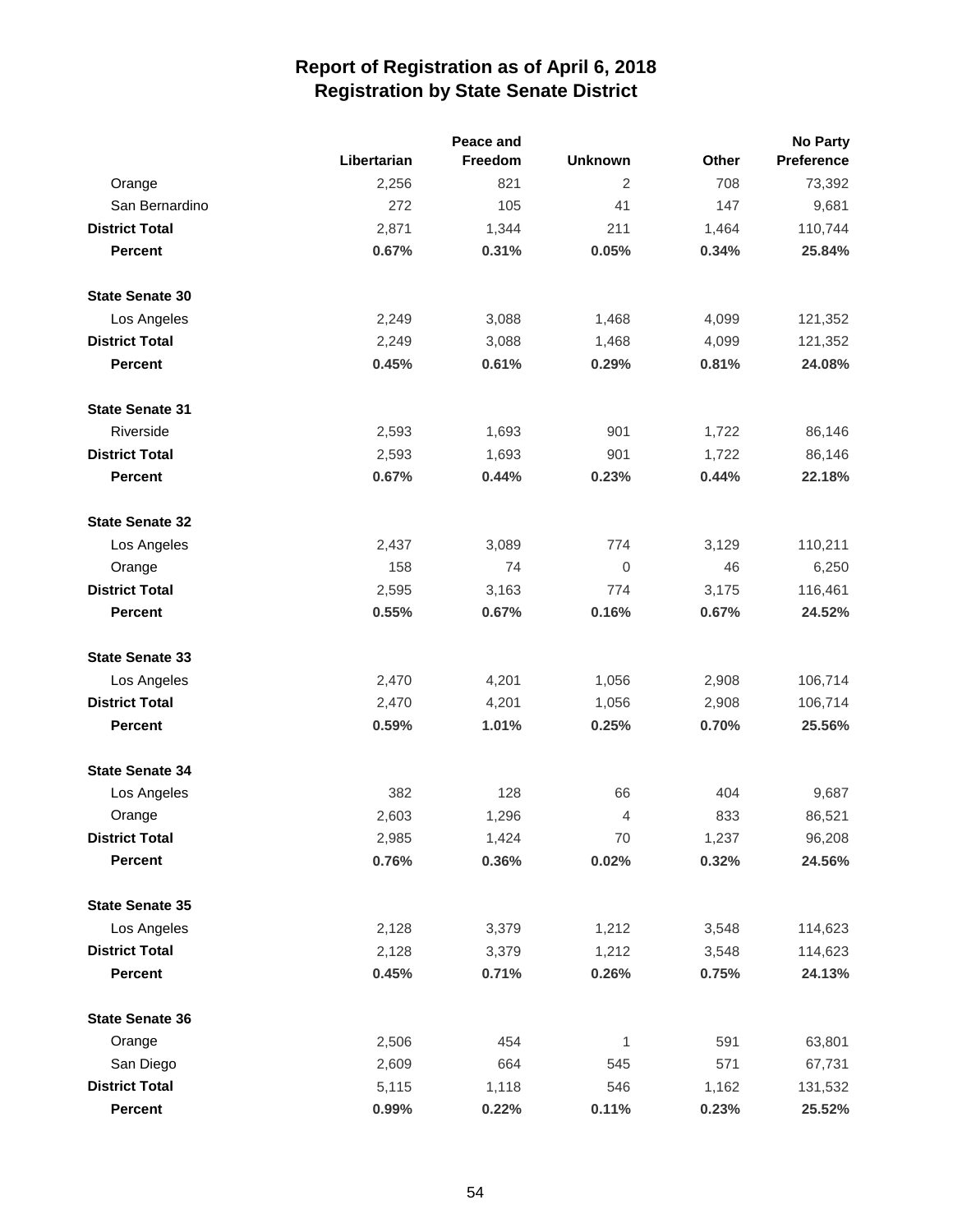|                        | <b>Total</b><br>Registered | <b>Democratic</b> | Republican | American<br>Independent | Green  |
|------------------------|----------------------------|-------------------|------------|-------------------------|--------|
| <b>State Senate 37</b> |                            |                   |            |                         |        |
| Orange                 | 510,173                    | 158,376           | 196,009    | 14,020                  | 1,814  |
| <b>District Total</b>  | 510,173                    | 158,376           | 196,009    | 14,020                  | 1,814  |
| <b>Percent</b>         |                            | 31.04%            | 38.42%     | 2.75%                   | 0.36%  |
| <b>State Senate 38</b> |                            |                   |            |                         |        |
| San Diego              | 504,867                    | 149,129           | 196,423    | 18,989                  | 1,809  |
| <b>District Total</b>  | 504,867                    | 149,129           | 196,423    | 18,989                  | 1,809  |
| <b>Percent</b>         |                            | 29.54%            | 38.91%     | 3.76%                   | 0.36%  |
| <b>State Senate 39</b> |                            |                   |            |                         |        |
| San Diego              | 548,000                    | 215,649           | 139,123    | 18,073                  | 2,697  |
| <b>District Total</b>  | 548,000                    | 215,649           | 139,123    | 18,073                  | 2,697  |
| <b>Percent</b>         |                            | 39.35%            | 25.39%     | 3.30%                   | 0.49%  |
| <b>State Senate 40</b> |                            |                   |            |                         |        |
| Imperial               | 68,340                     | 33,708            | 12,950     | 1,564                   | 166    |
| San Diego              | 362,600                    | 162,271           | 69,427     | 9,609                   | 1,351  |
| <b>District Total</b>  | 430,940                    | 195,979           | 82,377     | 11,173                  | 1,517  |
| <b>Percent</b>         |                            | 45.48%            | 19.12%     | 2.59%                   | 0.35%  |
| <b>State Total</b>     | 18,854,829                 | 8,405,464         | 4,763,967  | 502,304                 | 90,459 |
| <b>Percent</b>         |                            | 44.58%            | 25.27%     | 2.66%                   | 0.48%  |